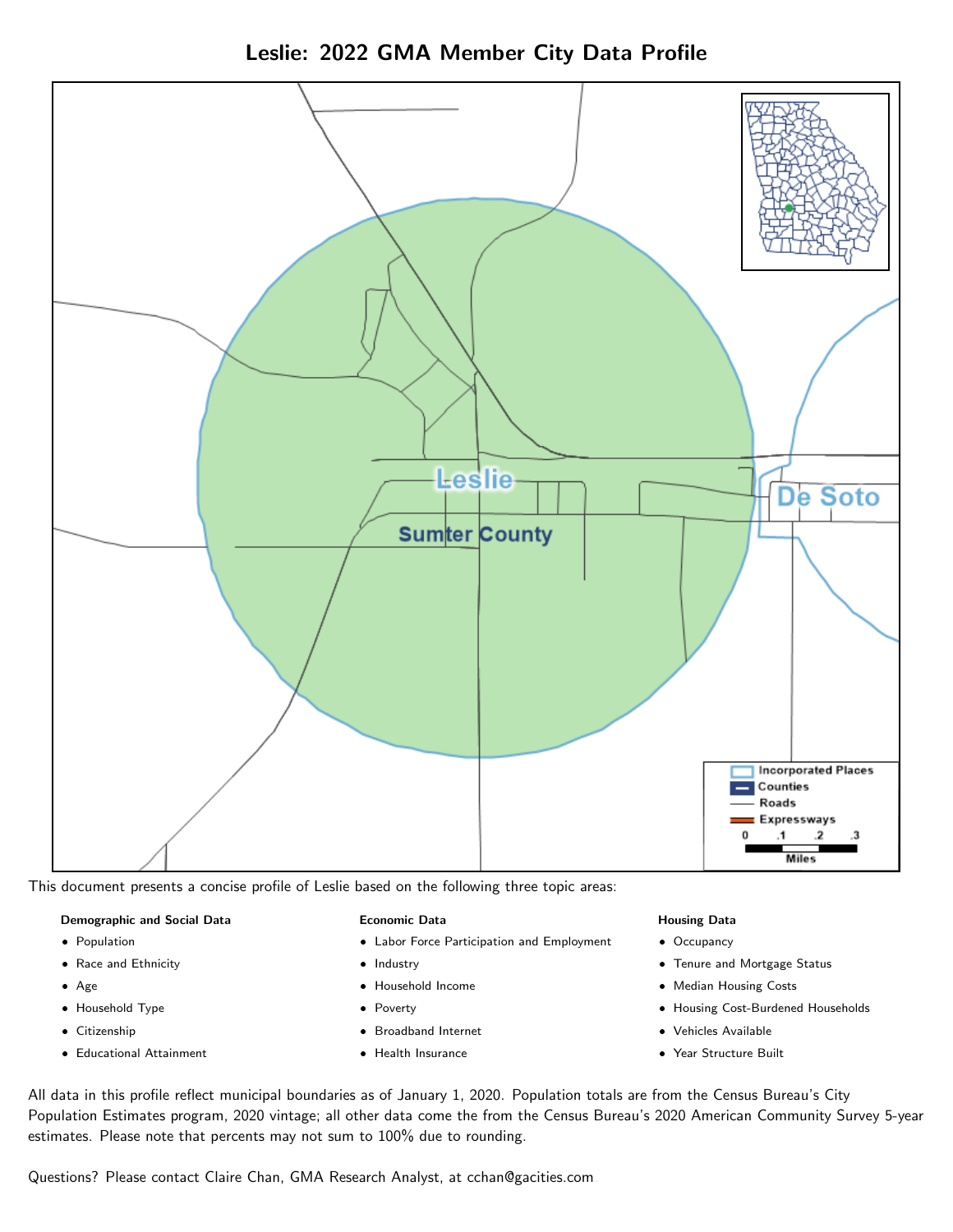# Leslie: Demographic and Social





#### **Citizenship**



Source: American Community Survey, 2020 5-year estimates, table B05002 Source: American Community Survey, 2020 5-year estimates, table B15002

#### Race and Ethnicity



Source: U.S. Census Bureau, City Population Estimates, 2020 vintage Source: American Community Survey, 2020 5-year estimates, table B03002

#### Household Type



Source: American Community Survey, 2020 5-year estimates, table B01001 Source: American Community Survey, 2020 5-year estimates, table B11001

#### Educational Attainment



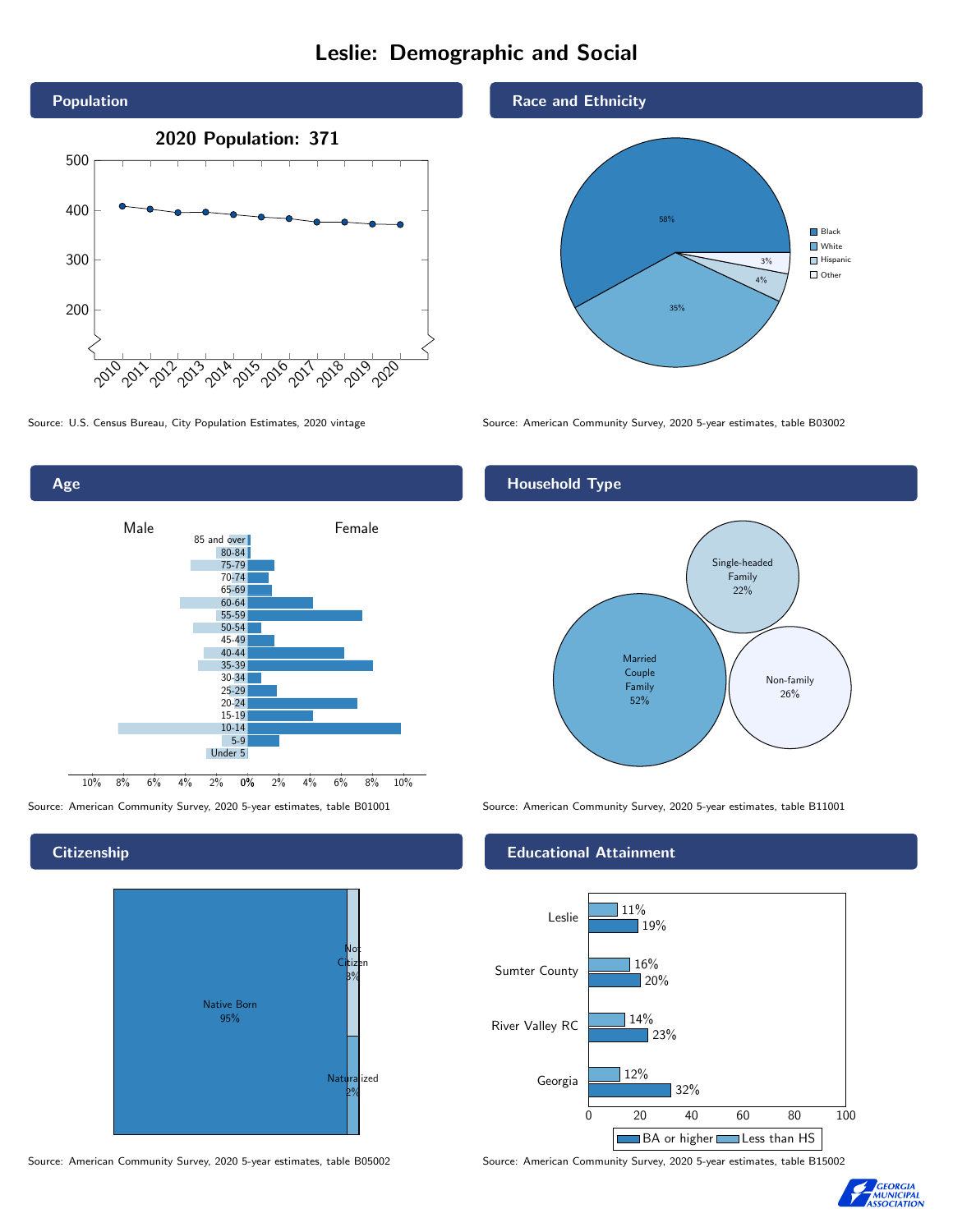# Leslie: Economic







Source: American Community Survey, 2020 5-year estimates, table B23001 Note: Unemployment rate is based upon the civilian labor force.

#### Industry

| Agriculture, forestry, fishing and hunting, and mining      | $8\%$ |
|-------------------------------------------------------------|-------|
| Construction                                                | 3%    |
| Manufacturing                                               | 6%    |
| <b>Wholesale Trade</b>                                      | 6%    |
| Retail Trade                                                | 2%    |
| Transportation and warehousing, and utilities               | $0\%$ |
| Information                                                 | 3%    |
| Finance and insurance, real estate, rental, leasing         | 9%    |
| Professional, scientific, mgt, administrative, waste mgt    | 6%    |
| Educational services, and health care and social assistance | 29%   |
| Arts, entertainment, recreation, accommodation, food        | 17%   |
| service                                                     |       |
| Other services, except public administration                | 6%    |
| Public administration                                       | 5%    |

Source: American Community Survey, 2020 5-year estimates, table C24030



Source: American Community Survey, 2020 5-year estimates, tables B19013 and B19025 Source: American Community Survey, 2020 5-year estimates, table B17010





### **Health Insurance**



Source: American Community Survey, 2020 5-year estimates, table B28002 Source: American Community Survey, 2020 5-year estimates, table B18135